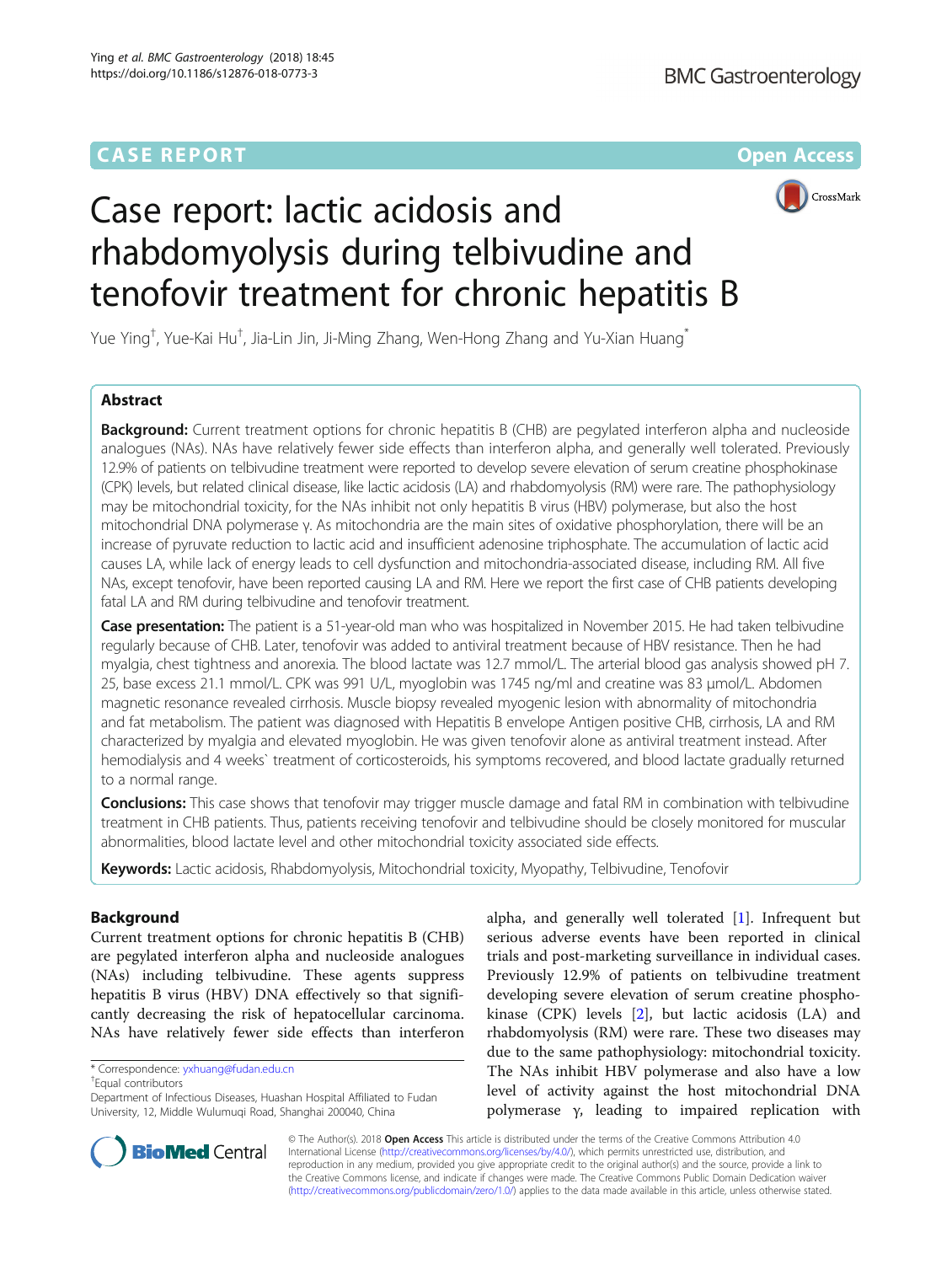mitochondrial loss or dysfunction. As mitochondria are the main sites of oxidative phosphorylation, there will be an increase of pyruvate reduction to lactic acid and insufficient ATP. The accumulation of lactic acid causes LA, while lack of energy leads to cell dysfunction and mitochondria-associated disease, including RM. Here we report the first case of CHB patients developing fatal LA and RM during telbivudine and tenofovir treatment.

## Case presentation

In November 2015, a 51-year-old man was hospitalized because of myalgia for more than 1 month. He had a history of Hepatitis B envelope Antigen (HBeAg) positive hepatitis B for 13 years without being treated with antiviral drug. Two years before admission, he was diagnosed with hepatitis B and cirrhosis by local hospital, and HBV DNA was  $6.5*10^3$  copies/ml. Then he began to take telbivudine regularly and HBV DNA became undetected after some time. However, two months before admission, HBV DNA again reached  $7*10<sup>3</sup>$  copies/ml. Considering HBV resistance to telbivudine, the antiviral treatment converted to the combination of telbivudine and tenofovir. After taking combination treatment, he began to feel muscle pain, especially in both lower limbs after walking. He also had hypoesthesia in distal limbs. There were no other concurrent symptoms, such as fever, headache, abdominal pain and altered level of consciousness. The symptoms became increasingly heavier. After 1 month of combination treatment, telbivudine and tenofovir were discontinued, and he began to take adefovir instead. However, his symptoms didn't relieve. Ten days before admission, laboratory testing revealed an elevated alanine aminotransferase (ALT, 66 U/L), aspartate transaminase (AST, 129 U/L), lactate dehydrogenase (LDH, 474 U/L) and CPK (1050 U/L). Total bilirubin and indirect bilirubin level were normal. To rule out liver cancer, abdomen magnetic resonance (MRI) was done, which revealed cirrhosis and gallstone. The patient received liver-protecting treatment. Two days before admission, he had chest tightness and short of breath. The blood lactate level was 12.7 mmol/L. The arterial blood gas analysis showed pH 7.25, base excess − 21. 1 mmol/L. The patient received sodium bicarbonate  $(NaCO<sub>3</sub>)$  for the treatment of acidosis and eventually transferred to our hospital diagnosed with LA and RM. On the day of admission, he began to develop chest tightness and palpitation. The blood routine test showed normal white blood cell count and percentage of neutrophils. His urine color was black and urine output was about 200 ml per day. ALT was 77 U/L, total bilirubin was 25.2 μmol/L, CPK was 991 U/L, LDH was 509 U/L, creatine was 83 μmol/L, myoglobin was 1745 ng/ml and lactic acid was 20 mmol/L. The electrolytes test was

normal, while uric acid was 1.019 mmol/L. HBV markers showed Hepatitis B surface Antigen (HBsAg), HBeAg and Hepatitis B core Antibody (HBcAb) were positive, while HBV DNA was undetected. Physical examination on admission revealed swelling and tenderness of all his extremities, muscle dumbness and weakness in both lower limbs, which quantitative value was 3 grade without redness and warm skin. Besides chronic hepatitis, the patient denied a past history of significant comorbidities, including diabetes and chronic kidney disease. He had no previous trauma and also denied any other drug, Chinese herb and nutritional supplementary use except antiviral drug for CHB.

Low extremity MRI showed mild atrophy in both lower extremities and increased signal intensity (Fig. 1), consistent with the manifestation of myopathy. Electromyography revealed multiple peripheral neuropathy with predominant motor and sensory axonal injury. Muscle biopsy on left biceps revealed myogenic lesion with abnormality of mitochondria and fat metabolism (Fig. [2](#page-2-0)). Muscle fibers are of variable size and irregular shape, with scattered atrophy and degeneration. In atrophic fibers, Modified Gomori trichrome (MGT) stain showed red granular changes, with increased succinic dehydrogenase (SDH) activity and negative cytochrome oxidase (COX) activity.

As the patient had myalgia, oliguria and black urine, combining with serum myoglobulin>500μg/L, severe metabolic acidosis and his past medical history, he was diagnosed with RM, LA and HBeAg negative CHB. Without the history of injury, other concurrent drug intake and infection, we concluded that RM was caused by telbivudine and tenofovir.



Fig. 1 The low extremity MRI. Mild atrophy of both thigh muscle with uniformly increased signal intensity, which is accordant with the features of myopathy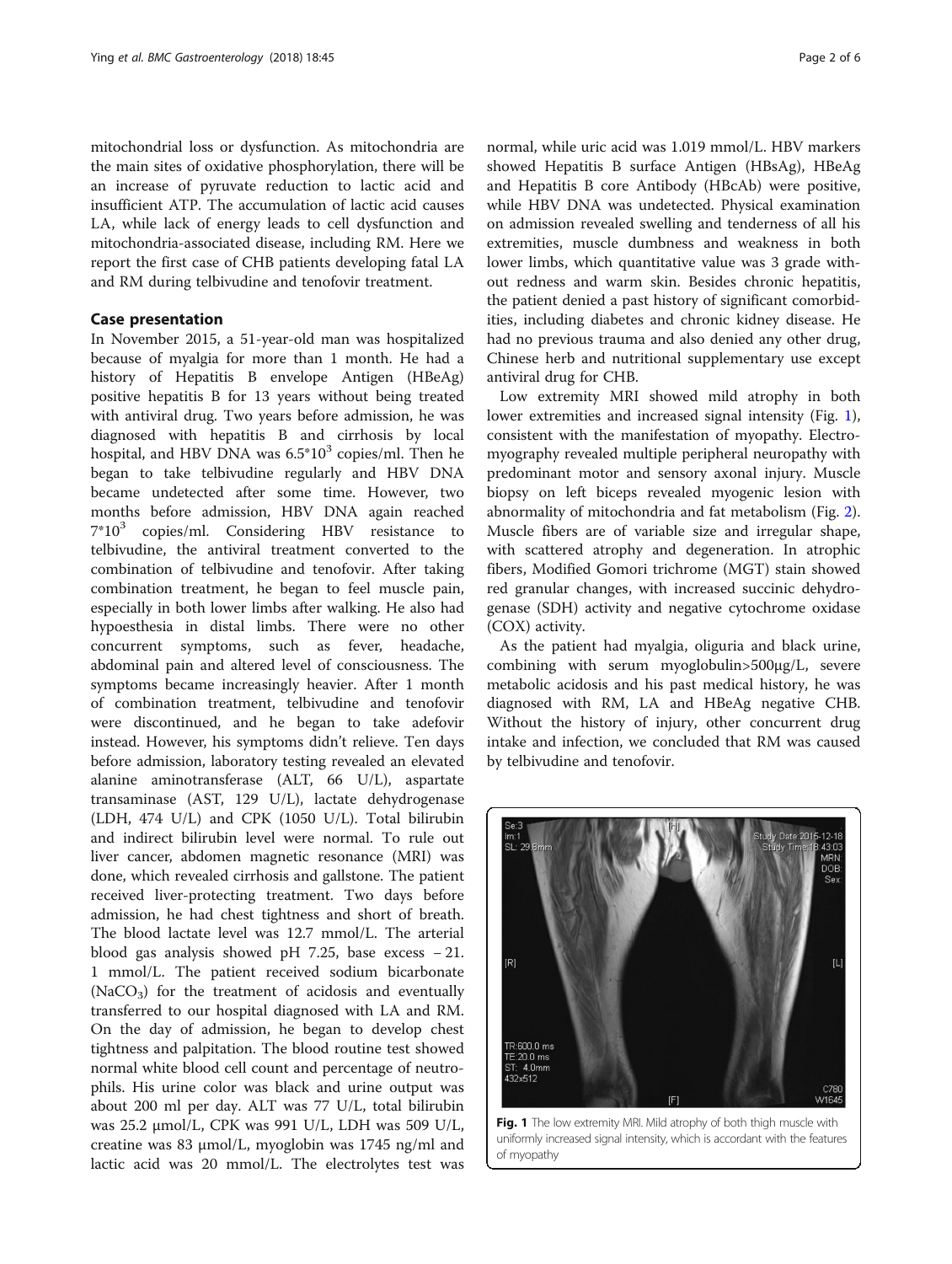<span id="page-2-0"></span>

After admission, the antiviral treatment converted to entecavir because of its lower reporting portion of muscle-related adverse drug reaction. The patient was given hemodialysis twice. He was also given hydration, alkalization and supplementation treatment. After one week, the blood lactate, myoglobin and CPK dropped rapidly, but the blood lactate level fluctuated between 3 and 5 mmol/L (Fig. [3](#page-3-0)). His arterial blood gas analysis returned to normal, showing pH between 7.40 and 7.45. Then he received tenofovir disoproxil instead of entecavir and methylprednisolone for 40 mg each day. In the following four weeks, blood lactate reduced to normal range and didn't rebound. Five months later, the patient could walk naturally. His dumbness in distal limbs relieved but still existed. (Table [1\)](#page-3-0) During the whole period from 2015.9 (before taking tenofovir) to 2016.6, the patient's renal function was normal and GFR levels were estimated between  $106.1$  to  $120.2/\text{ml/min}/1.73 \text{m}^2$ .

# Discussion and Conclusions

In basic terms, lactic acid is the product of anaerobic metabolism. The normal blood lactate concentration is 0.5- 1 mmol/L. LA is defined as a constant increase in blood lactate levels (usually  $> 5$  mmol/L) in association with metabolic acidosis (usually present as  $pH < 7.3$  and serum bicarbonate < 10 mmol/L) [\[1](#page-5-0)]. The LA syndrome presents as steatosis, abnormal mitochondrial appearance and function, pancreatitis, neuropathy, and myopathy. The onset may be abrupt or insidious, which generally begins with nausea, vomiting, and abdominal pain. It will progress to tachypnea, shortness of breath, and hypoxia. Patients with severe LA may subsequently develop renal failure, liver failure, coagulopathy, seizures, arrhythmias, and even death. The patient reported here was a severe LA case with a constant higher lactate level (more than 12 mmol/L) and pH value (about 7.2).

On the other hand, RM is a syndrome characterized by damage of striated muscle cells, which release a large amount of intracellular substance, including myoglobin, potassium ion, CPK, etc. The prognosis of RM is poor, and fatality rate reaches 3%~ 27%. Early symptoms are mild and non-specific, like malaise, muscular weakness and tenderness. The most important clinical manifestations are myoglobinuria and higher specific gravity of urine (> 1.025). The color of urine can change from pale red to deep red, even black. CPK rises rapidly, up to 10,000-20,000 U/L. Blood gas analysis can reveal hypoxemia and metabolic acidosis. The diagnosis criteria are as follows: 1. Serum CPK significantly rise; 2. Blood and urine myoglobulin positive, with myalgia and muscle swollen; 3. Hyperkalemia, hyperphosphatemia, hyperuricemia and hypocalcemia. About 20%~ 33% RM patients will develop acute renal failure. RM is usually caused by trauma or non-trauma factors (like drugs, toxics, ischemia, and infection). Drugs that can induce RM contain statins, theophylline, anti-H1, benzodiazepines, amphotericin B and antidepressants [[3\]](#page-5-0).

In this case, the patient developed fatal syndrome LA and RM, after taking telbivudine and tenofovir as antiviral treatment. Without evidence of other causes like infection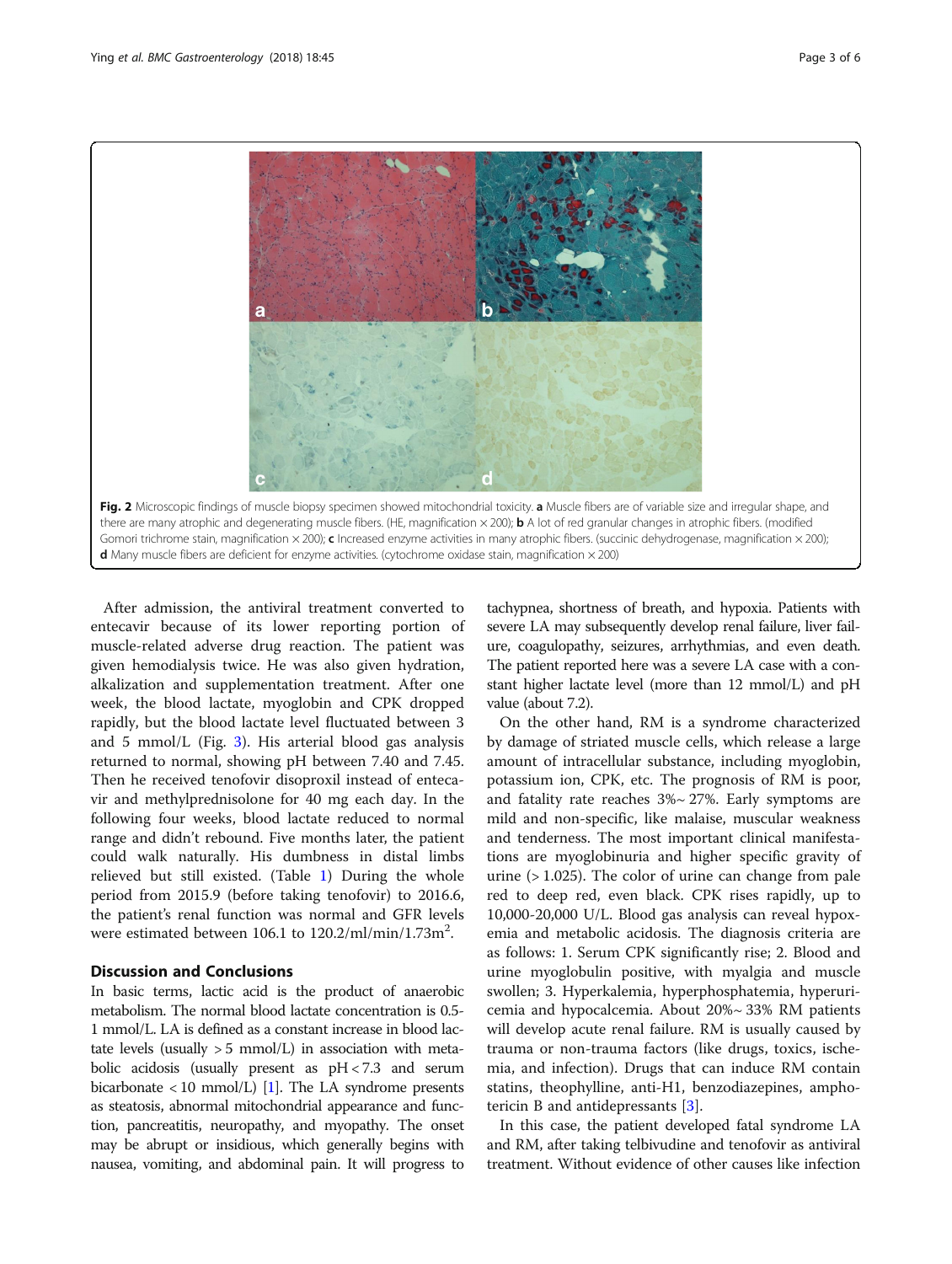<span id="page-3-0"></span>

or trauma, telbivudine and tenofovir may be the cause of their complications.

Telbivudine is a potent nucleoside analogue for treatment of chronic hepatitis B, while it was often associated with muscle-related adverse events. During the large, multinational registration trials, telbivudine was reported a significantly higher side effect of grade 3 to 4 CPK elevations (defined as 7 times upper limit of normal) in two years compared to lamivudine [\[4\]](#page-5-0). In the phase III GLOBE trial, despite 12.9% of patients on telbivudine developing severe elevation of serum CPK levels, clinical myopathy was

reported only in two (0.3%) patients [\[2\]](#page-5-0). Another study monitored CPK levels of 200 patients who were treated with telbivudine for chronic hepatitis B, the 3-year cumulative incidence of CPK elevations and myopathy was 84.3% and 5%, respectively. Male, younger age and HBeAg negativity were independent predictors of CPK elevations. CPK elevations usually occurred 21 months after starting treatment. However, no risk factors of myopathy were identified [[5](#page-5-0)]. As a result, although an elevated CPK may be an early indicator of muscle injury, this may be nonspecific and can often be elevated due to strenuous or prolonged exercise.

**Table 1** The timeline of the patient's medical history and interventions

| Dates                     | Summaries                                                                                                                                                                              | Diagnostic Testing                                                                                                                                                  | Interventions                                    |
|---------------------------|----------------------------------------------------------------------------------------------------------------------------------------------------------------------------------------|---------------------------------------------------------------------------------------------------------------------------------------------------------------------|--------------------------------------------------|
| 2002                      | Found HBV infection                                                                                                                                                                    | HBsAg, HBeAg, HBcAb positive                                                                                                                                        | No antiviral treatment                           |
| 2013                      | Diagnosed with cirrhosis                                                                                                                                                               | HBV DNA: 6.5*10 <sup>3</sup> copies/ml                                                                                                                              | Telbivudine                                      |
| 2013-2015.9               |                                                                                                                                                                                        | HBV DNA undetected                                                                                                                                                  | Telbivudine                                      |
| 2015.9                    |                                                                                                                                                                                        | HBV DNA: 7*10 <sup>3</sup> copies/ml                                                                                                                                | Telbivudine and<br>Tenofovir                     |
| 2015.9-2015.10            | Myalgia and hypoesthesia<br>in both lower limbs                                                                                                                                        |                                                                                                                                                                     | Telbivudine and<br>Tenofovir                     |
| 2015.10                   | Myalgia and hypoesthesia<br>not relieved                                                                                                                                               |                                                                                                                                                                     | Adefovir                                         |
| 2015.11.17                | Myalgia and hypoesthesia<br>not relieved                                                                                                                                               | ALT 66 U/L, LDH 474 U/L, CPK 1050 U/L                                                                                                                               | Adefovir; liver-protecting treatment             |
| 2015.11.25                | Myalgia and hypoesthesia<br>not relieved; Chest tightness<br>and short of breath occurred                                                                                              | Blood lactate 12.7 mmol/L,<br>arterial blood gas: pH 7.25,<br>base excess -21.1 mmol/L                                                                              | Adefovir; liver-protecting treatment             |
| 2015.11.27<br>(Admission) | Myalgia, hypoesthesia, chest tightness,<br>short of breath, palpitation; Swelling<br>and tenderness of all extremities,<br>muscle dumbness and grade 3<br>strength in both lower limbs | ALT: 77 U/L, TBil: 25.2 µmol/L,<br>CPK: 991 U/L, LDH: 509 U/L,<br>creatine: 83 µmol/L,<br>myoglobin: 1745 ng/ml,<br>blood lactate: 20 mmol/L,<br>HBV DNA undetected | Entecavir; hemodialysis; hydration; alkalization |
| 2015.12.4                 | Nearly all symptoms relieved gradually                                                                                                                                                 | CPK 683 U/L, blood lactate 6.67 mmol/L                                                                                                                              | Tenofovir, Methylprednisolone 40 mg gd           |
| 2016.1.13                 | Swelling of lower limbs disappeared                                                                                                                                                    | CPK 47 U/L, blood lactate 3.21 mmol/L                                                                                                                               | Tenofovir                                        |
| 2016.6                    | Walk naturally; Dumbness in distal<br>limbs relieved but still existed                                                                                                                 | HBV undetected                                                                                                                                                      | Tenofovir                                        |

HBV Hepatitis B virus, HBsAg Hepatitis B surface Antigen, HBeAg Hepatitis B envelope Antigen, HBcAb Hepatitis B core Antibody, ALT Alanine aminotransferase, LDH Lactate dehydrogenase, CPK Creatine phosphokinase, TBil Total Bilirubin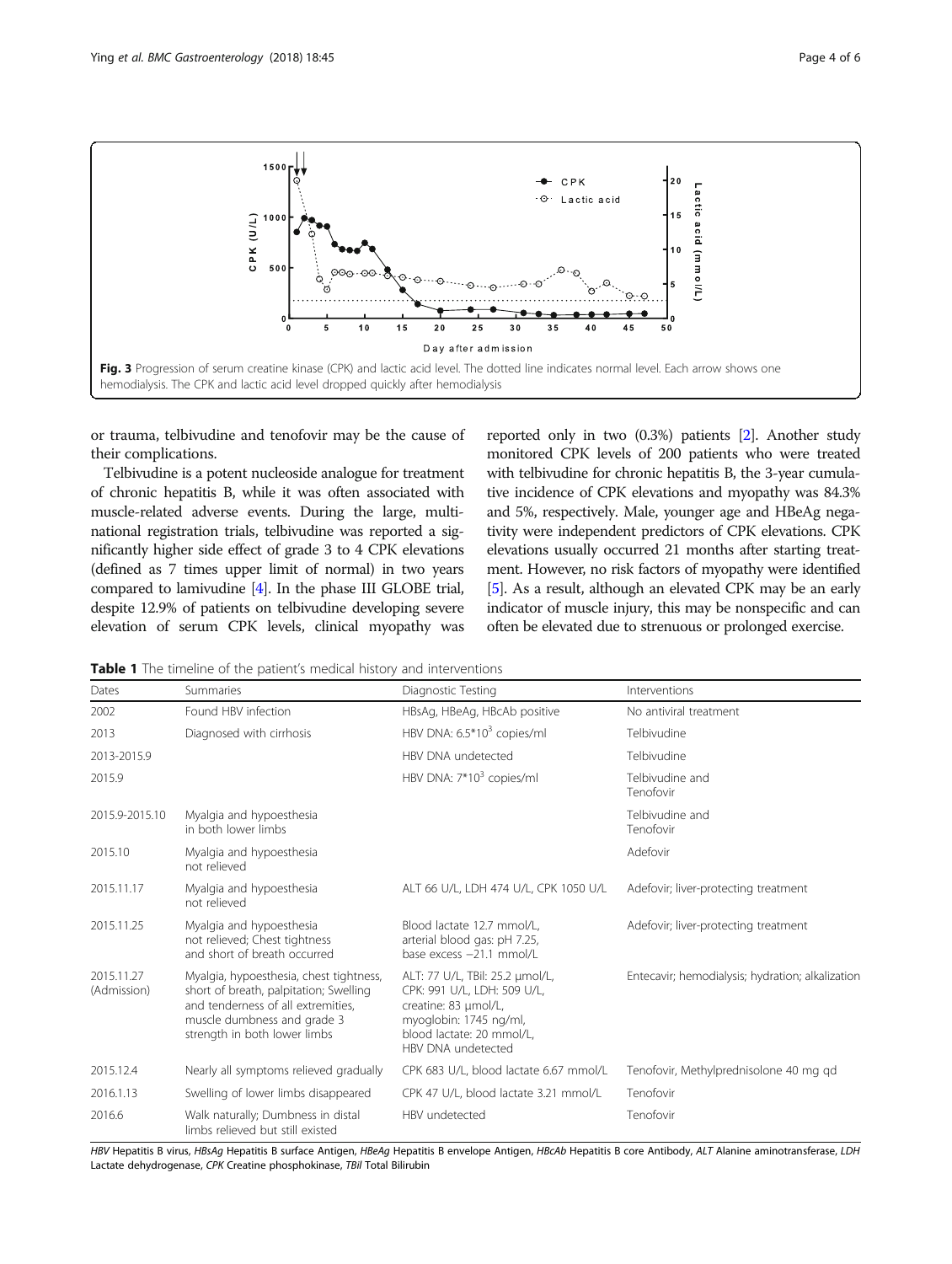Telbivudine-associated myopathy generally occurred after taking drugs for more than one year, more common in male patients, presenting as myalgia, muscle weakness and elevated CPK [[6\]](#page-5-0). Without any management, it possibly develops to RM. Yi et al. [\[7](#page-5-0)] has collected a total of 22 RM cases associated with telbivudine. All the cases were male patients with an average age of  $(34.5 \pm 11.2)$ years. Half of the patients occurred RM within 6 to 10 months. Clinical manifestations were mostly nausea, vomiting, palpitations, weakness and edema of the lower extremities. After discontinuing telbivudine and getting symptomatic treatments, 4 deaths were still reported.

Long-term telbivudine treatment also make some patients develop resistance. This patient we reported also had a history of telbivudine resistance. At first, we converted antiviral therapy to entecavir because its lower reporting portion of muscle-related adverse drug reaction. As entecavir and telbivudine shared cross-resistance in some HBV variants, it was recommended that tenofovir should be the rescue strategy when telbivudine resistance occurred according to EASL guidelines in 2017 [\[8](#page-5-0)]. On the other side, tenofovir disoproxil fumarate was recommended as first-line monotherapy against hepatitis B with a high barrier to resistance  $[8]$ . So far, tenofovir was only reported a side effect of rhabdomyolysis during antiretroviral treatment in HIV patients, which combined with other concurrent antiretroviral drugs [[9](#page-5-0), [10\]](#page-5-0). In a clinical trial studying the safety of tenofovir monotherapy for 5 years [\[11\]](#page-5-0), the researchers reported no fatal adverse reaction like LA or RM. So, we thought tenofovir monotherapy was safe. When the patients` condition was steady, we used tenofovir under close monitoring. In another two large trials that have investigated the safety of telbivudine and tenofovir combination therapy in CHB patients during at most 1 year's follow-up, there were no muscle-related severe adverse events reported, like myopathy, LA and RM [\[12,](#page-5-0) [13](#page-5-0)]. For this patient we reported, he took telbivudine for two years and suffered myalgia immediately after addition of tenofovir, so we conjure that tenofovir sometimes may still have a synergistic effect on the development of myopathy after much longer medication time, especially in patients with cirrhosis.

The pathophysiology of NAs associated LA and RM is likely to be the malfunction of mitochondria [[14](#page-5-0), [15](#page-5-0)]. For according to muscle biopsy, the mitochondrial damage is identified in both patients. All five of the approved oral antiviral agents for HBV treatment can inhibit the polymerase activity of HBV. At the same time, they also have a low level of activity against the human mitochondrial DNA polymerase gamma and can lead to impaired mitochondrial replication with mitochondrial loss or dysfunction. Mitochondria are the main sites for oxidative phosphorylation and producing adenosine transferase (ATP). There are approximately 300-400 mitochondria in each cell. When

mitochondria function is impaired or the number of mitochondria is decreased, there will be an impact on the aerobic metabolism and production of ATP. Lack of aerobic metabolism resulted in the increase of pyruvate reduction to lactic acid. Then the accumulation of lactic acid causes LA. On the other side, the insufficient ATP means lack of energy for cell activities, leading to dysfunction of cells and mitochondria-associated disease. Mitochondria are mainly distributed over organs and tissues which are metabolically active. Thus, the clinical manifestations of mitochondria toxicity vary based on the affected tissues, which may include myopathy, neuropathy, hepatic steatosis, pancreatitis, and nephrotoxicity. All NAs have a "black box" warning regarding potential mitochondrial toxicity in their product labeling.

For all five NAs approved of treatment for hepatitis B, the strength of inhibition of mtDNA polymerase gamma in an in vitro test system is substantially lower than antiretroviral agents like zalcitabine [[1](#page-5-0)]. In particular, entecavir has demonstrated little evidence of mitochondrial toxicity compared to the other available agents at concentrations exceeding 100 times the maximum concentration seen in humans  $[16]$ . The impact of drug combinations in causing additive or synergistic mitochondrial toxicity in vitro has not been well studied.

Except drug withdrawal immediately, other management options for this kind of serious adverse reaction may include renal replacement therapy, bicarbonate alkalization and supplementation with L-acetylcarnitine, thiamine, as well as Coenzyme Q 10 to improve mitochondrial function. Most of the LA cases can resolve rapidly after discontinuation of the causative drug. For telbivudine associated myopathy, CPK decrease after 2-4 weeks as the symptoms are improved.

This case shows that tenofovir may trigger rhabdomyolysis in combination with telbivudine treatment in chronic hepatitis B patients. Thus, patients receiving tenofovir and telbivudine should be closely monitored for muscular abnormalities, blood lactate level and other mitochondrial toxicity associated side effects.

#### Abbreviations

ALT: Alanine aminotransferase; AST: Aspartate transaminase; ATP: Adenosine transferase; CHB: Chronic hepatitis B; COX: Cytochrome oxidase; CPK: Creatine phosphokinase; HBcAb: Hepatitis B core Antibody; HBeAg: Hepatitis B envelope Antigen; HBsAg: Hepatitis B surface Antigen; HBV: Hepatitis B virus; LA: Lactic acidosis; LDH: Lactate dehydrogenase; MGT: Modified Gomori trichrome; MRI: Magnetic resonance; NAs: Nucleoside analogues; RM: Rhabdomyolysis; SDH: Succinic dehydrogenase; TBil: Total Bilirubin

#### Acknowledgments

Not applicable.

## Funding

Project 81670560 supported by National Natural Science Foundation of China. The funders had no role in study design, data collection and analysis, decision to publish, or preparation of the manuscript.